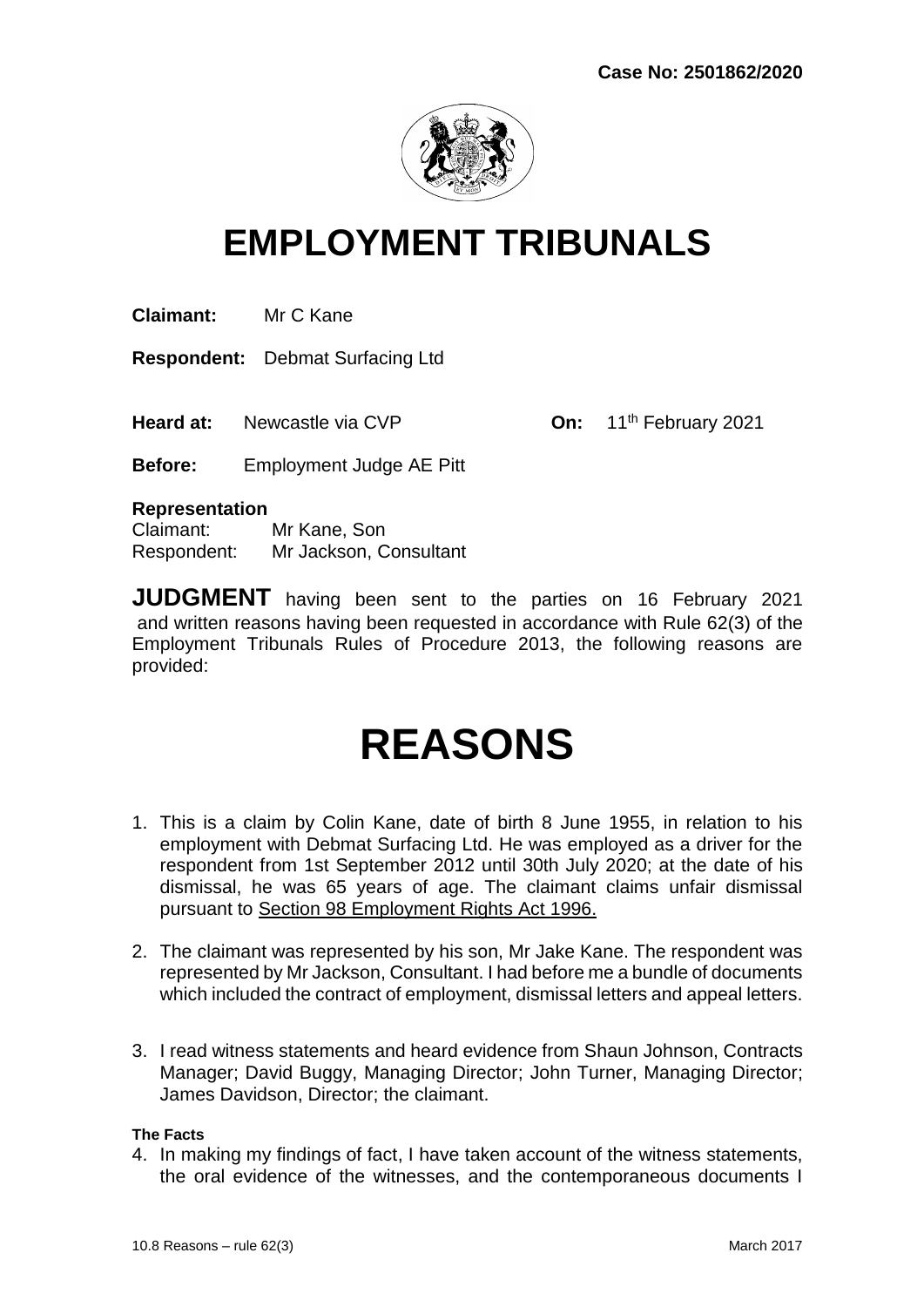have been provided with. Where there was a conflict of evidence, I determined it on the balance of probabilities.

- 5. The respondent is a small business that employs less than 160 people. It undertakes surfacing work of roads, car parks and drives. Three people carry out administrative work for the respondent from its offices in Ryton-on-Tyne. It does not have a dedicated HR department.
- 6. The contract of employment has within it a brief disciplinary policy (page 27 of the bundle). It sets out under Breach of General Discipline examples of 'a breach of general or domestic rules or regulations' such as persistent lateness, irregular attendance, unauthorised absence, substandard work, or any conduct that may be detrimental to the harmonious running or reputation of the company. Such a breach may lead to disciplinary action.
- 7. The document also sets out examples of serious misconduct, including theft and refusal to follow reasonable instructions or regulations. The list is not exhaustive.
- 8. The claimant was employed by the respondent as a driver. He has suffered from chronic obstructive pulmonary disease (COPD) for several years. He is a smoker, but his evidence was that he was attempting to quit the habit. The claimant had periods of absence due to ill-health. One such period was from 9th March 2020 until 30th March 2020.
- 9. On 9th March 2020, the first day of his illness at approximately 3:20 pm, the claimant was seen at a Social Club close to his workplace by Shaun Johnson. Mr Johnson was travelling back to the respondent's premises and coincidentally, was driving behind a Debmat wagon. He alleges that when he saw the claimant, the claimant was stepping back into the premises as if to hide from the wagon. Upon his return to the office, Mr Johnson informed Mr Turner of the events. Mr Turner telephoned the claimant, who did not answer but returned the call shortly thereafter. Mr Turner's account of the conversation includes the comment from the claimant 'he had been bad in bed all day with his chest.' The claimant denies being in the Club on the Monday; although he accepts, he was there the following day.
- 10.The NHS notified the claimant by letter dated 21 March 2020 he should shield because of the COVID-19 pandemic.
- 11.On 23rd March, Mr Buggy notified the claimant he was investigating the claimant for 'dishonesty and breach of company regulations.' On 26th March, Mr Buggy held an investigation meeting. Mr Johnson was also present. He appears to have conducted most of the questioning.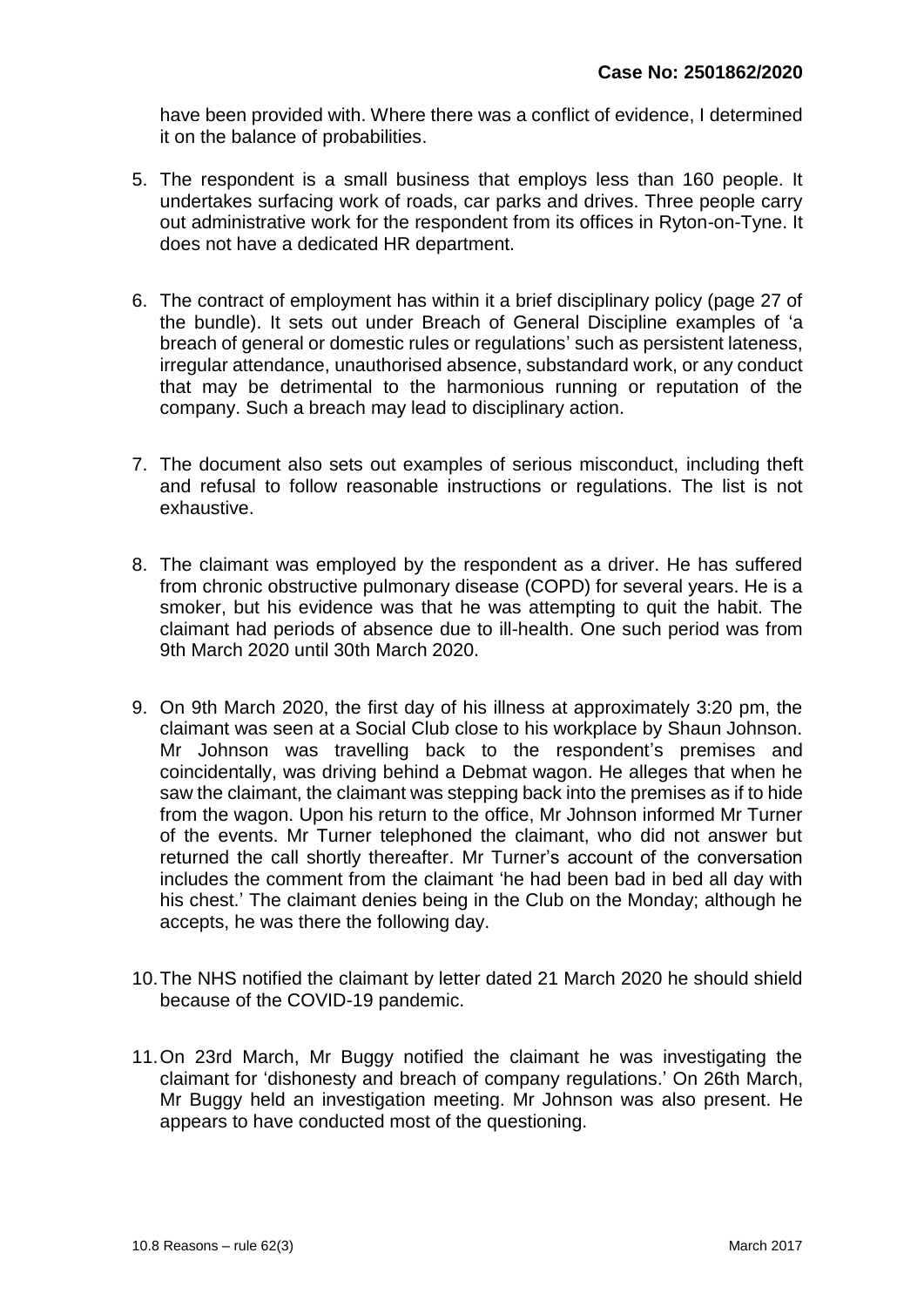- 12.It was put to the claimant "You have been seen several times at the Club drinking alcohol and smoking," and on "One occasion John Turner rang you, and you said you had been ill in bed all day." Mr Johnson put to the claimant, "Surely if you had been unfit for work and on antibiotics, you shouldn't be in the pub," the claimant responded, he had only been there for a bit, and he saw nothing wrong with that. Mr Buggy commented that as a director of the company, "I am not comfortable that you think it is ok to go to the pub when not fit for work."
- 13.Following the meeting, Mr Buggy sent a letter to the claimant stating he had concerns that the claimant had been attending the pub on numerous occasions whilst being signed off sick with severe chest pains. It goes on, "we would have to assume that your GP advised you to stay in the house as much as possible, especially due to the current Coronavirus outbreak which puts you at greater risk due to your specific diagnosis, as has been confirmed by the recent letter you have received about self-isolating for a period of 12 weeks." The letter concludes, "we consider your actions inappropriate, especially for someone with your diagnosis. We also view your actions as a breach of the company's disciplinary rules, which we shall deal with at the end of your 12 weeks isolation".
- 14.On 24th June, the claimant was sent a letter informing him that there was to be a disciplinary meeting on 6th July. The allegation was "this action is being considered with regards to your dishonesty and breach of company regulations." No witness statements or photographs accompanied the letter.
- 15.Mr Turner was the decision maker at the disciplinary hearing. He put to the claimant the allegation he had been seen during the first week of his sickness on numerous occasions at the Club. The claimant accepted he had been there for 15 minutes on one occasion and for 30 minutes on a second occasion.
- 16. Mr Turner went on to say he had a photograph of the claimant drinking outside of the Club, but this was not shown to the claimant, nor was Mr Turner able to give a date of when it was taken or by whom. Mr Turner went on, "I wouldn't expect a member of staff who is too ill to be at work out on the drink. Do you think it's reasonable?" To which the claimant replied I see your point of view." Mr Turner went on, "I phoned you on Tuesday to see how you were, you didn't answer. When you called me back later on. I asked how you were. You informed me you'd been in bed all day and had just gotten up, yet this is one of the days that you were seen in the Club, is that correct?" The claimant responded he could not remember. Mr Turner had a short break to consider his decision. Upon his return he informed the claimant he was dismissed for a breach of trust and dishonesty.
- 17.The outcome was confirmed in a letter sent to the claimant on 7th July 2020. In it, Mr Turner set out the allegation, 'that he was attending the pub on numerous occasions, consuming alcohol and smoking whilst being signed off on the sick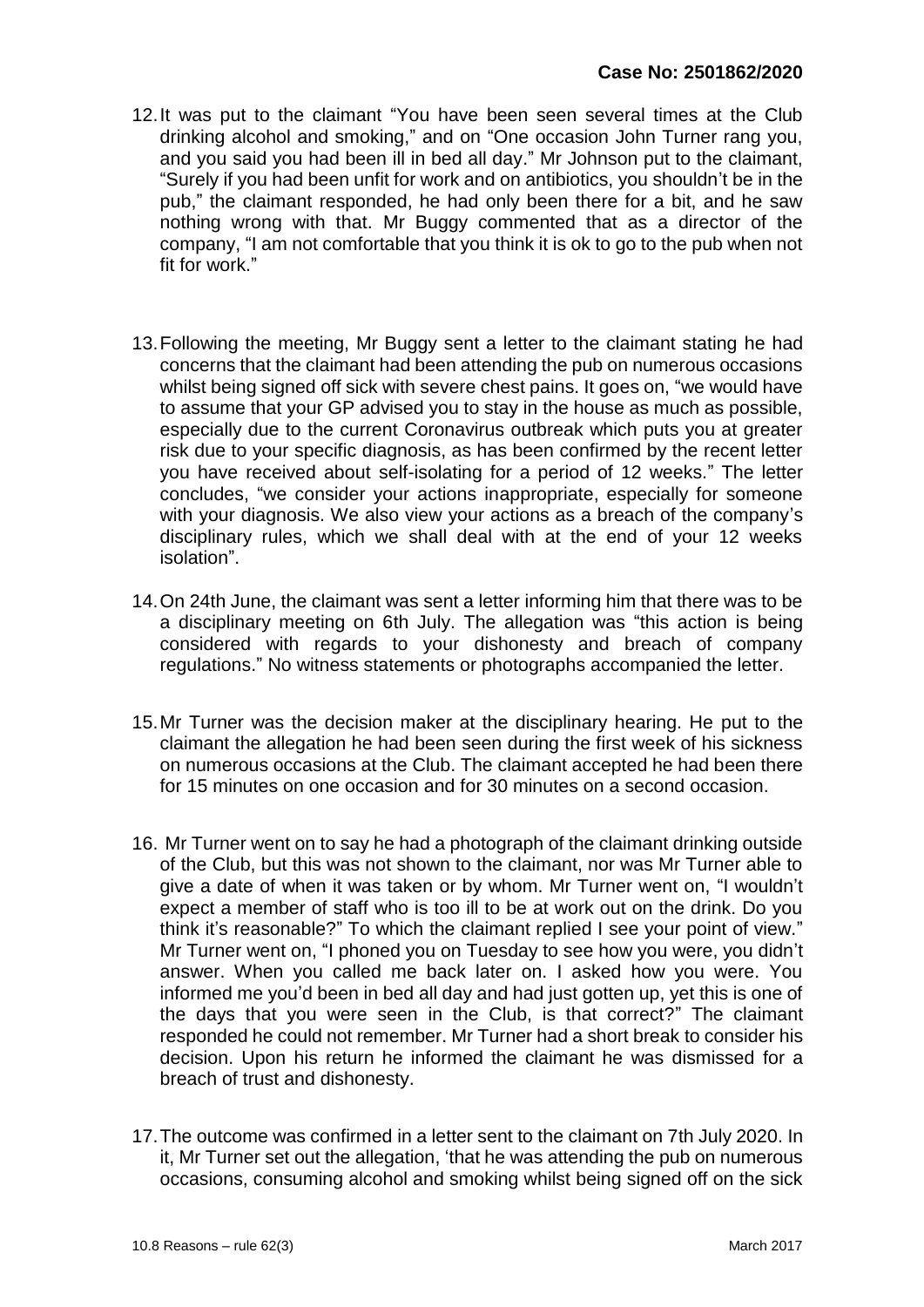with chronic lung disease/chest infection and claiming to be at home in bed.' He concluded the claimant was guilty of a serious and willful breach of the company's rules, which he considered gross misconduct, and therefore the claimant was dismissed.

- 18.The claimant appealed against his dismissal on two grounds; first, he had been told that the telephone call was on the Tuesday when in fact it was Monday. Secondly, he raised the issue of consistency, as he was aware of two other people who had been to the Club whilst they were ill. The claimant stated Mr Buggy was aware this was happening. Mr Davidson agreed to investigate.
- 19. The hearing was held on 21<sup>st</sup> July and chaired by Mr Davidson. In response to the day of the call, Mr Davidson said he would check Mr Turner's phone. As to the second, Mr Davidson asked for names so that he could investigate further.
- 20.The claimant was informed of the outcome by letter of 22nd July. Having checked phone records, Mr Davidson confirmed the telephone call was in fact made on Monday 9th March; however, he pointed out the claimant had not disagreed about lying to Mr Turner in the calls. In relation to the second ground of consistency, Mr Davidson stated Mr Ward had left the company, and could not be subject to disciplinary action. Mr Davidson went on to say that he was not aware of any other driver who had acted in the same way. He dismissed the appeal.

#### **The Issues**

21.What was the reason or principal reason for dismissal? The respondent relies on the claimant's conduct. If the dismissal was because of conduct the Tribunal will need to decide whether,

a. there were reasonable grounds for believing the claimant had committed an act of gross misconduct,

b. at the time the belief was formed, the respondent had carried out a reasonable investigation,

c. the respondent otherwise acted in a procedurally fair manner,

d. was dismissal within the range of reasonable responses.

#### **The Law**

22.Section 98 Employment Rights Act 1996, The Act, sets out the law concerning Unfair Dismissal. It is for the respondent to show the reason or principal reason for the dismissal and that it is a reason falling within section 98 (2) of the Act or is some other substantial reason for dismissal. Misconduct may found a fair dismissal. The Tribunal must then apply section 98(4) of The Act and consider whether the dismissal was fair or unfair, which depends on.

*'Whether in the circumstances (including the size and administrative resources of the employers undertaking), the employer acted reasonably or unreasonably in treating it as a sufficient reason for dismissing the*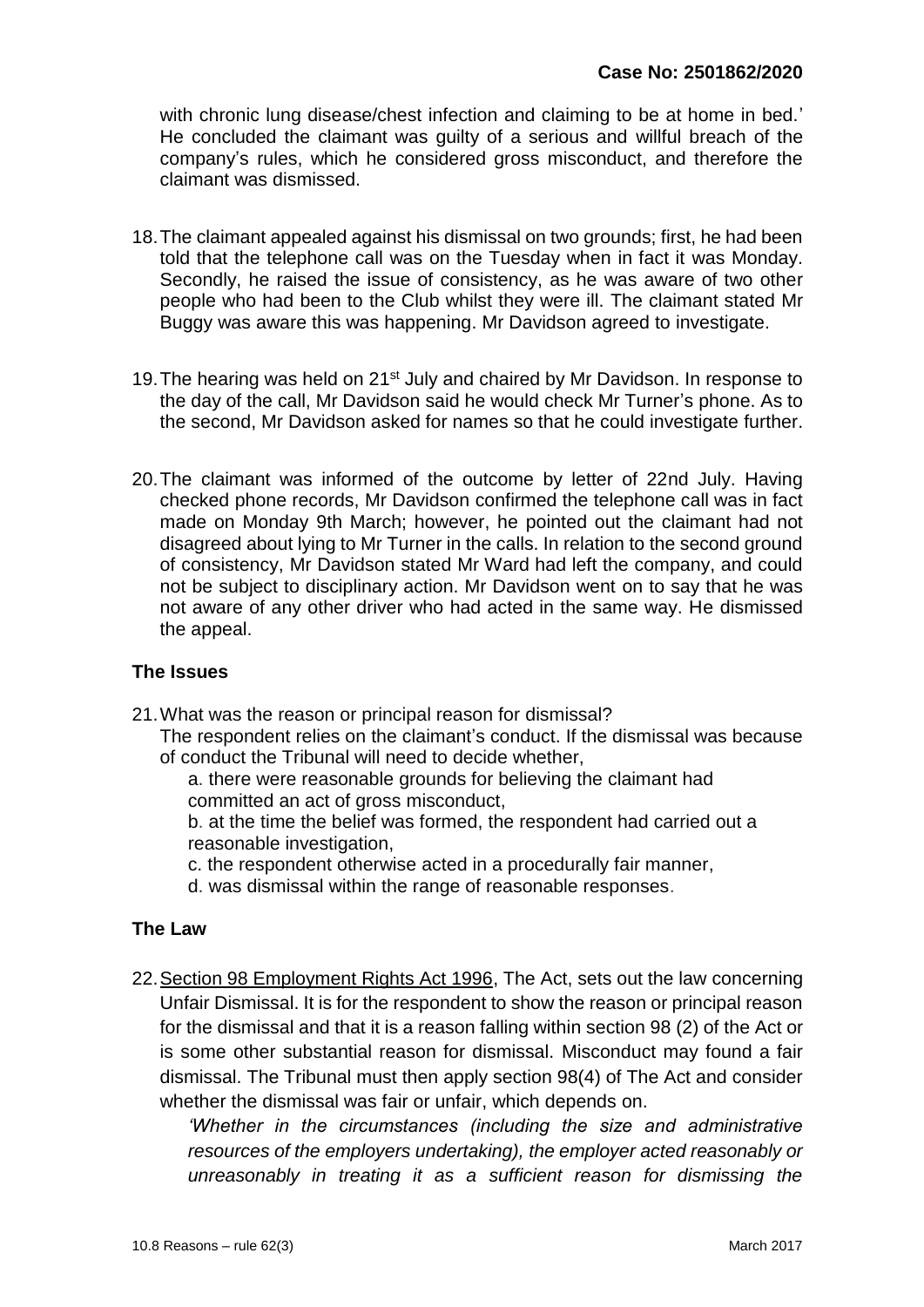*employee and it shall be determined in accordance with equity and the substantial merits of the case.'*

23.The approach to misconduct cases was formulated by Arnold J in **British Home Stores Ltd v Burchell [1980] ICR 303**. If the reason for the dismissal was misconduct of an employee and potentially fair, the Tribunal must ask itself the following questions;

> i) Did the respondent act reasonably in treating the employee's conduct as sufficient reason for dismissal in accordance with equity and the substantial merits of the case?

> ii) Did the respondent have an honest belief in the misconduct of the claimant?

> iii) Did the respondent have reasonable grounds to sustain that belief?

iv) Did the respondent undertake as much of an investigation into the misconduct as was reasonable in all the circumstances?

v) Did the respondent follow a fair disciplinary procedure?

24.**Iceland Frozen Foods Ltd v Jones 1982 IRLR 439**. In determining the fairness of a dismissal, the Tribunal must consider if dismissal fell within the range of reasonable responses. The Tribunal must not impose its view on the dismissal, but consider whether a reasonable employer could have dismissed on the facts of the case.

#### **Discussion and conclusions**

- 25.This case highlights the need to make a proper record in relation to allegations of misconduct. In particular, taking an account from any potential witness, i.e., Mr Johnson, Mr Turner, and the person driving the wagon. Further, there is reference to a photograph. Although Mr Turner said he did not take it into account when making his decision, I do not accept his assertion as the photograph was shown to the claimant at the hearing. Enquiries could have been made into where the photograph came from. It appears it was obtained from a person who was not an employee but was a family member of an employee, the photograph may even be date stamped. The respondent could have enquired as to how the evidence came into the possession of the employer. It was not produced before me today, despite it being of relevance.
- 26.I concluded that the investigation was not one which a reasonable employer would have undertaken. Indeed there was no investigation other than to speak to the claimant before disciplinary proceedings were commenced. In addition to the matters above, the respondent made allegations of 'numerous occasions' when the claimant was seen at the social club, although the evidence they had before me was one occasion. Further, there was an obvious error in relation to the date it is alleged that Mr Turner telephoned the claimant. It was not until the claimant raised this as an issue that the respondent realised it had made a mistake in the date upon which the call was made.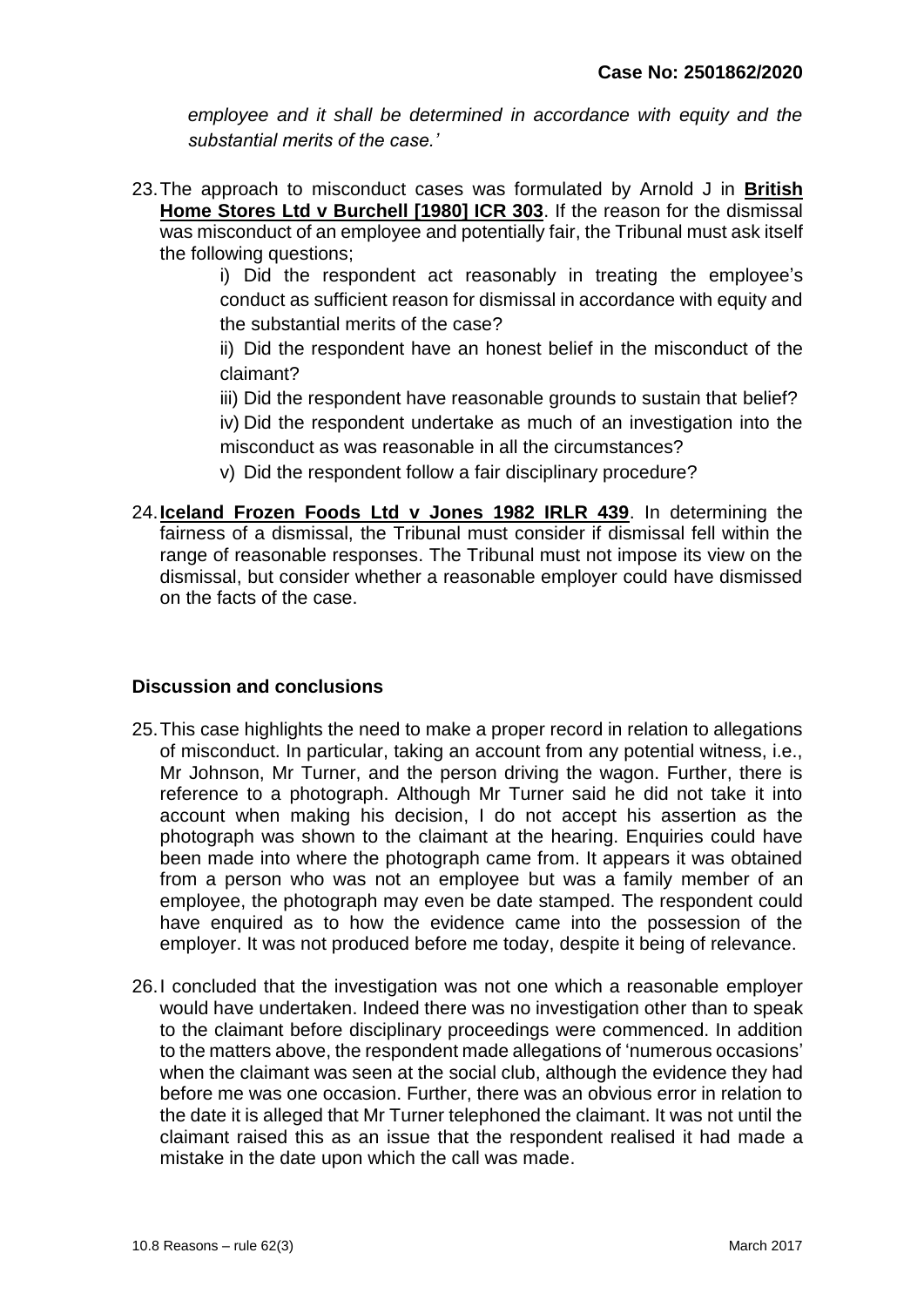- 27. It was also put to the claimant, he should not be in a public house because he was absent through ill health. There is nothing in the disciplinary procedure prohibiting an employee from acting in this way. The respondent also alleged that the claimant was acting contrary not only to his GP orders, but also the general rules that were in force at the time in relation to shielding due to Covid-19. These are assumptions which were not adequately investigated or tested by the respondent. I am particularly perturbed by the date of the telephone call. The claimant was informed that the telephone call had taken place on a Tuesday, the second day of absence, when he admitted he had been in the Social Club, when in fact the telephone call took place on a Monday. This is a serious error.
- 28.Finally, it is not clear the exact nature of misconduct of which the claimant was found guilty. Questioning revolved around his attendance at the Social Club, and indeed the letter from Mr Turner stated he was dismissed because he was attending the premises on numerous occasions, consuming alcohol and smoking whilst being signed off on the sick with chronic lung disease/chest infection and claiming to be at home in bed. There seem to be two aspects to this; first, the claimant being present at the Social Club; secondly, he claimed to be at home in bed, which I take to be an assertion he had lied to Mr Turner.
- 29.There is no rule the respondent can point to, which says that an employee cannot socialise in whatever way they deem appropriate whilst absent from work through illness. The respondent made a gross assumption, without evidence, the claimant should not be at the Social Club because of the nature of his condition and because he should be shielding. In relation to the latter, the claimant did not have to shield, the notification to shield coming after the date of the allegation. Regarding the former, there is no evidence from which the respondents could conclude that the claimant had been advised not to leave his home.

#### **Conclusions**

- 30.Did the respondent have an honest belief in misconduct?
	- It would be surprising if Mr Turner did not have such a belief as he was the person who had the conversation with the claimant. The claimant also admitted that he had been to the Social Club on two separate occasions and explained why. He did not admit to lying or misleading Mr Turner.
- 31.Did the respondent have reasonable grounds to sustain that belief? As noted above, the belief in the misconduct was based upon Mr Turner's own observations.
- 32.Did the respondent undertake as much investigation into the misconduct as was reasonable in all the circumstances?
- 33. I have identified flaws concerning the investigation as follows;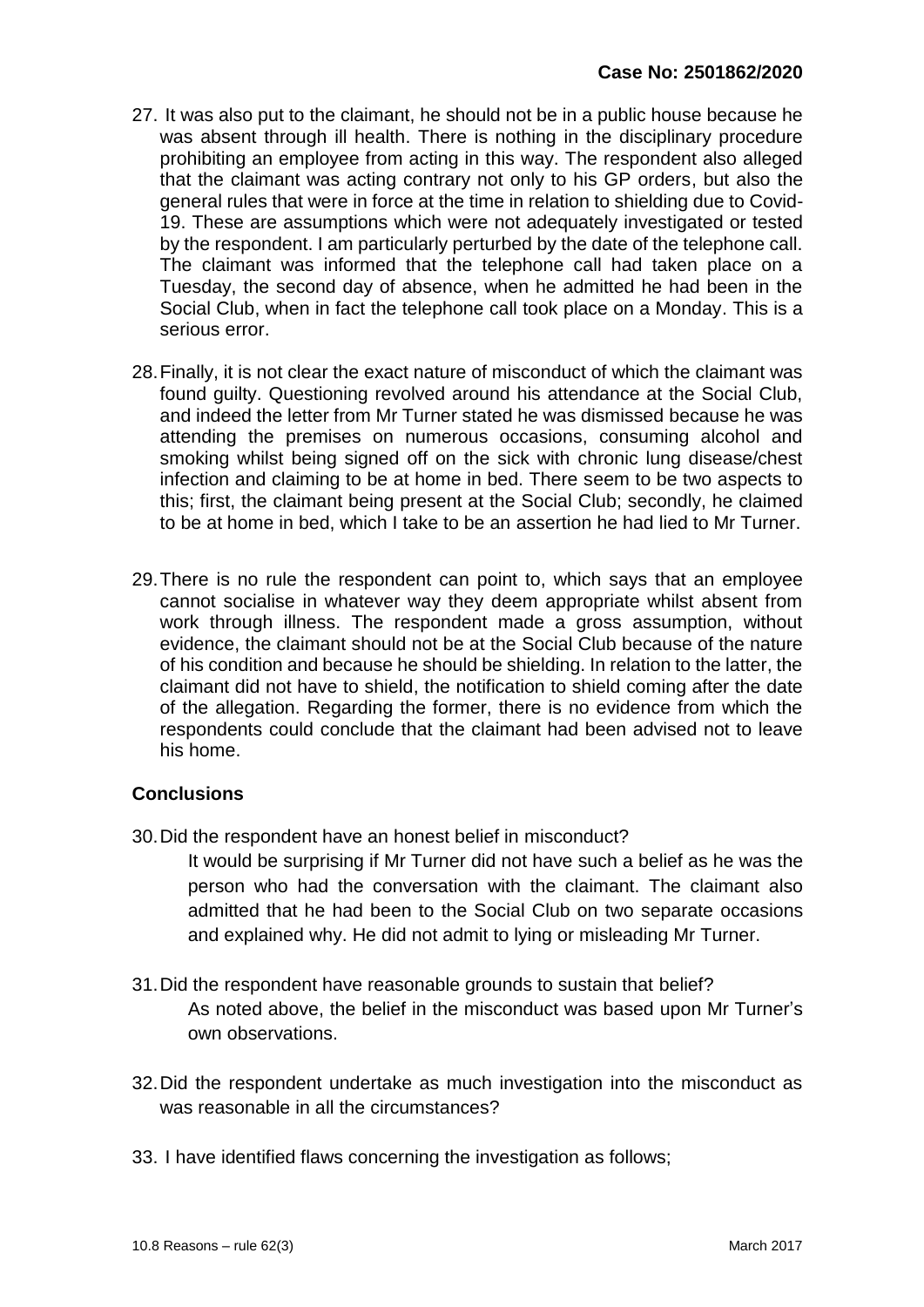- i. No written accounts were taken, which led to confusion over dates and times.
- ii. Mr Johnson, who was a key witness to the sighting and the phone call, was present and asked questions at the investigation hearing.
- iii. There was no investigation.
- iv. On the evidence before me, no one else was asked about the claimant going to the Club, although on the basis that a photograph was produced it seems to have been common knowledge. There was a suggestion it was produced by a family member of an employee. Further there was a Debmat vehicle in front of Mr Johnson.
- v. The respondent relied on the claimant's ill health and made assumptions about his health, including the nature of his underlying health condition, the reason he was absent from work and the need to shield without making further enquiry.
- vi. In evidence, before me, the respondent's witnesses placed great reliance on the fact that any action by an employee while they are at through ill health, which delays a return to work, is misconduct. I note the disciplinary procedure does not contain any clause regarding ill health, nor was there any evidence upon which they could rely, which suggested the claimant's illness was harmed by this behaviour or his return to work delayed. In any event, as of 23 March, the claimant was not able to attend work because he was shielding as directed by the NHS.
- 34.Was a fair disciplinary procedure followed?

In addition to the flaws identified above concerning the investigation, I concluded the respondent's procedure fell below the standard expected from a reasonable employer in the following ways;

- i. Mr Johnson took an active part in the investigation meeting and was also a witness to the telephone call.
- ii. the lack of a statement from the driver, who the respondent concedes was readily identifiable.
- iii. in addition to the failure to make a proper enquiry into the photograph, I am not satisfied that Mr Turner did not rely upon it. He clearly showed it to the claimant at the disciplinary hearing.
- iv. Mr Turner handling the disciplinary hearing. He was the person who took the initial complaint. One of the allegations against the claimant was that he had lied to Mr Turner. It was inappropriate for Mr Turner to deal with the disciplinary hearing. I accept that this is a small business, but I note there are two managing directors, one of whom heard the appeal. A reasonable employer would have found an independent person to conduct the disciplinary hearing. It would be extremely difficult for any employee to challenge a Director of the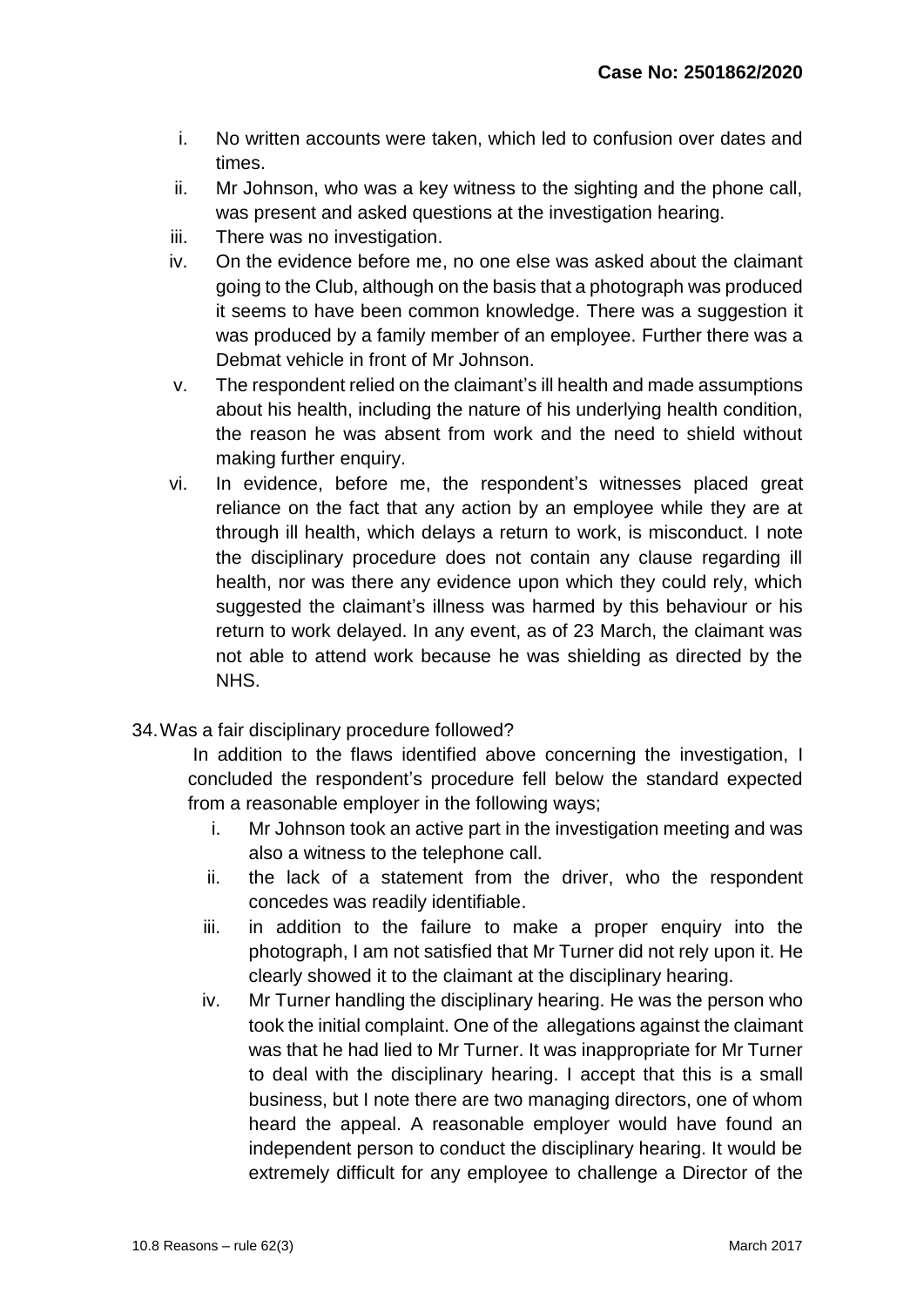company. This is especially the case where the allegation relates to a conversation he, Mr Turner, had with the claimant and is alleging the claimant lied. A reasonable employer would have appointed an independent person who would have been able to assess the evidence of both the claimant and Mr Turner before making his decision. Mr Turner was biased because he was the person to whom the comment was alleged to have been made.

- v. Mr Turner never put to the claimant directly at the hearing that he had lied or misled Mr Turner. The issue of note-taking is highlighted by the incorrect date being stated during the disciplinary hearing, clearly misleading the claimant.
- vi. The allegation against the claimant was that he had been in the Social Club on several occasions. However, there is only evidence of two, one when he was seen by Mr Johnson and a second occasion about which the claimant made an admission.
- vii. Although the claimant was offered an appeal, this process fell short of what might be expected from a reasonable employer. Whilst it was conceded by Mr Davidson that the day was wrong in relation to the telephone call, he did not consider whether there was any reason to doubt Mr Turner's recollection of the call or the impact generally upon the evidence.
- viii. The claimant also alleged inconsistent treatment, specifically referring to one former employee, Tony Wood. The respondent's response to that was "The does not work for us anymore." I concluded Mr Davidson was aware of Mr Woods behaviour and that no action had been taken at the time of the events.

## **Polkey**

- 35.The ACAS Code of Practice sets out a simple procedure which it is suggested be adopted by an employer as follows; state precisely what the complaint is and outline the case briefly by going through the evidence gathered. Ensure the employee is allowed to see any witnesses' statements and to question them.
- 36.A fair procedure, in this case, would be to gather evidence from all people, including Mr Johnson and Mr Turner and the person who sent photograph or check with Mr Johnson when he received the photograph.
- 37.Have someone else conduct the investigation, perhaps Mr Davidson. Leaving Mr Buggy to conduct the disciplinary hearing, and an independent person outside of the organization to conduct the appeal, such as the respondent's representative.